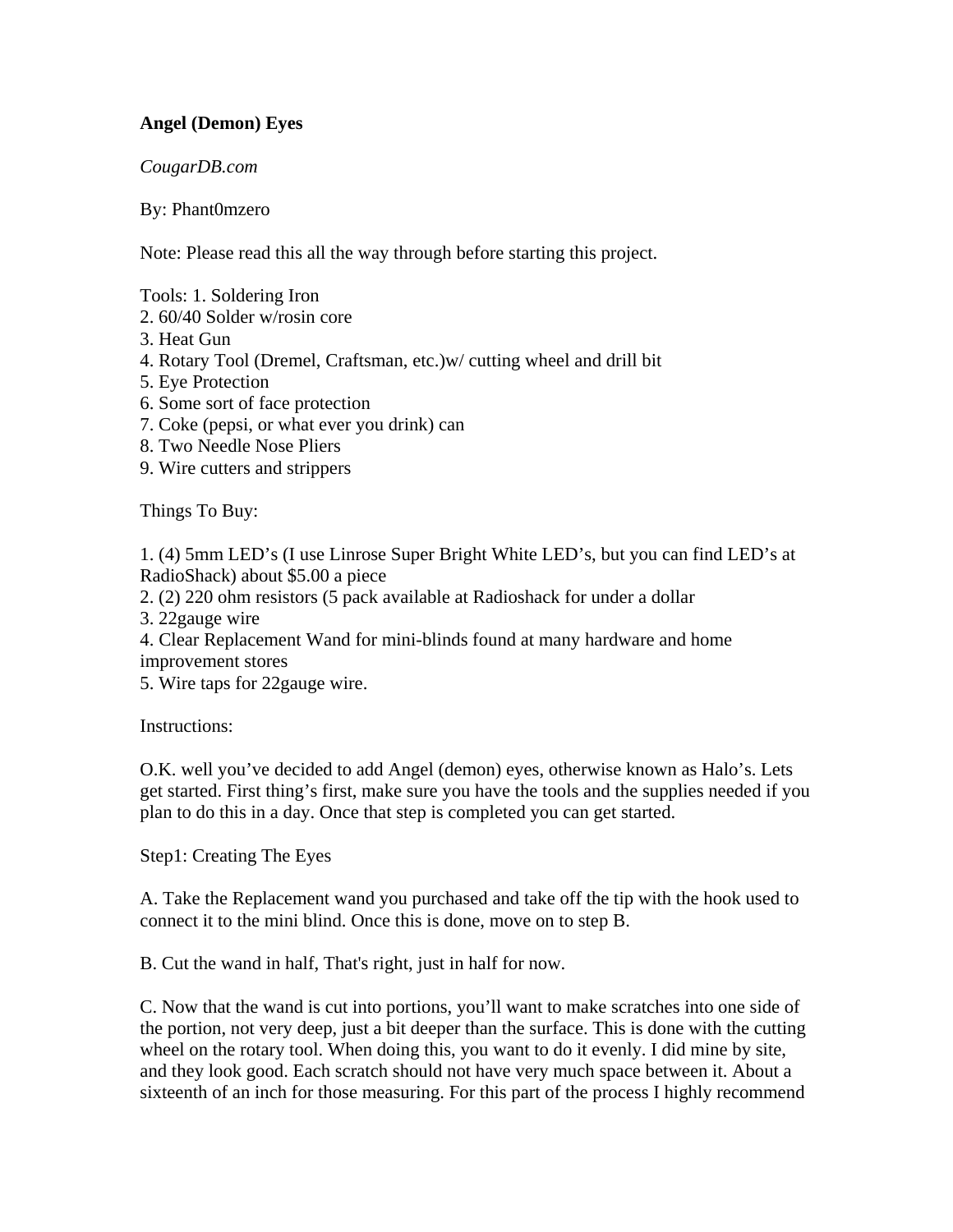eye and face protection if using a rotary tool. The plastic is flung at high speeds and could cause injury. On both sides leave a little room, about a quarter of an inch or so.



D. Repeat for other section of the wand.

E. Next comes bending of the wand.

- a. Drink a can of your favorite soft drink, pepsi, root beer, coca cola.
- b. Find something to secure the now empty can, I used a small vice.(I wouldn't recommend a hand, as the can heats up.)



c. Now with the wand you scratched in hand, place the wand with the scratched side down by the can, as pictured above. Now with needle nose pliers grip one end.

d. Take the heat gun and start heating by where you grabbed the tip with the pliers. And start bending the wand around the can slowly. During this process it helps to have another person to hold the heatgun and heat the appropriate place.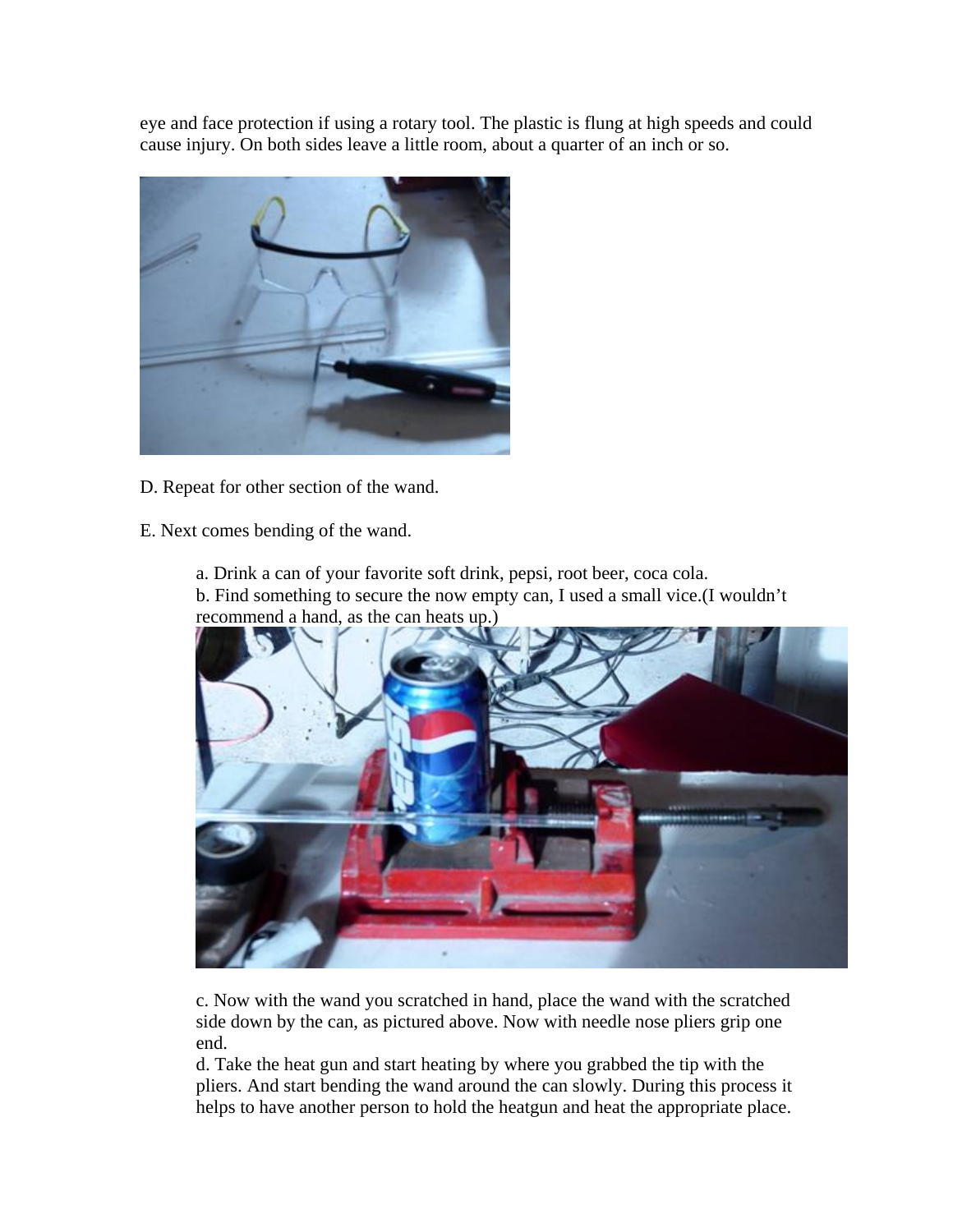As you bend the wand, make sure the scratches stay flat down, if they don't, its ok, you'll just have to make some more scratches with the rotary tool. Take your time when bending the wand around the can, but watch how hot the wand gets because it will start boiling if it gets too hot. You'll have some excess, which is fine for now, just overlap them. (If you don't have a heat gun, you can use a small oven, but watch the ring carefully, and make sure it is only heated to the point of being flexible. I did not do it this way so be cautious.

e. Repeat step d. for the second section of wand.

f. Now that you have bent the rings they should look like this.



g. Now trim the excess off. Leaving only a small amount of space in between the two tips.

h. Now slip the rings back over the can to and re-grip the two ends of a ring with needle nose pliers and start heating the ring so that it starts laying flat. Once the ring is completely flat, hold it there so that it cools and keeps its form. Repeat this process to the other ring.

i. Now you have two rings. With the drill bit, drill into the ends of the ring, When doing this be careful not to melt the tips because of the high speed it is very easy to melt the plastic. Wear eye and face protection here too. When drilling, stop frequently to see if the LED fits inside the hole, only drill to the point where the LED does fit inside the hole. Before putting the LED in, make sure the hole has cooled. Repeat for the other ring on both tips.

F. Ok, now to wire the LED's

a. gather everything, solder, soldering iron, two LED's, resistor, and some 1 foot long lengths of wire, I used 22 gauge.

b. On the two LED's each has a positive, and negative, the longer of the two contacts is the positive.

c. To wire the LED's correctly, you'll have to put the resistor on one positive, then on the negative, of that same LED connect the positive of your second LED. So, it'll look like this when you connect everything.  $Resistor(+)LED(-)(+) LED(-)$ d. Connect wire to the two ends and make sure your LED's light up. Easily done by connecting them to a 9volt battery.

e. Solder everything for a good connection. If you don't know how to solder, take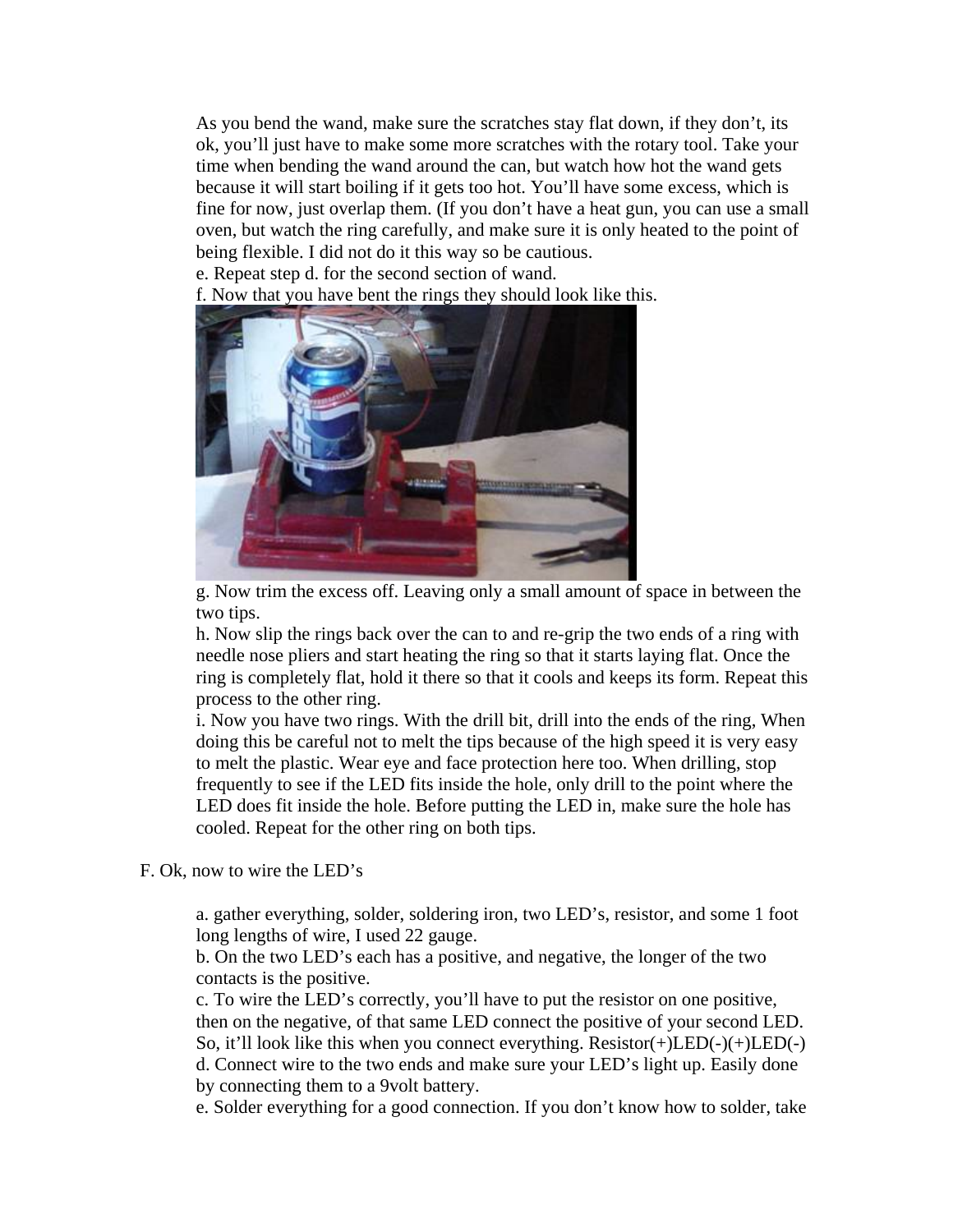the time to learn on some extra wire. There is a cold solder out there, but I haven't used it yet, I saw it at Radio Shack. You may want to try that if you're afraid of soldering.

f. Ok, now that you've connected everything and seen that it has lit up its time to fit the LED's into the angel eyes, bend the prongs, and trim the excess.

g. Repeat for the other halo

h. Oh yeah, take your time and make sure everything is right.

G. Now its time to take apart your headlights.

a. follow said7's how-to for taking the headlights apart at the team-neco website. http://www.cougardb.com/info/howto

b. make sure to take this process slow so that you don't crack the housings. Helps to use a heat gun.

H. Installing angel eyes.

a. now that your headlights are apart, the part that said7 used to paint is the part you will use to install the angel eyes. First start by taking out the little cowl or hood, or what ever its called off. On the bright's pod. It may have prongs that have been bent around to keep them in, or just simple tabs. I had both on my headlights (Ford engineering at its best.)

b. Now with your rotary tool take off the middle hole used to keep the cowl thing in out, be careful when doing this because if you use too much force you may damage the housing, remember, you just want to take out the top part of the hole so that it makes it easier to run the wire.

c. Now place the angel eye into the pod, make sure you put it in with the etched sides against the surface of the pods. To make it stay I used a combination of small dabs of superglue and a small pin melted slightly through one of the holes to the ring, that was used by the existing tabs from the cowl. Once the pin was melted in I bent the pin around tightly and it didn't let the angel eye to move, nor was it able to be seen.

d. Now start putting the housing back together, when doing this run the wires through the housing to the back through the hole used by the headlights, to replace the bulbs.

e. Seal your headlight, take your time again and make sure its done right.

I. Installing the headlights in the car.

a. put the headlights back into the car, easy huh?

b. Now with the wires, I connected mind to the corner light, it has one orange and one black wire running to it. With your wire taps, connect the positive of your wires from your angel eyes to the orange wire, and the negative to the black. Now, except for testing, you're done.

c. Turn on your headlights and you should have angel eyes.